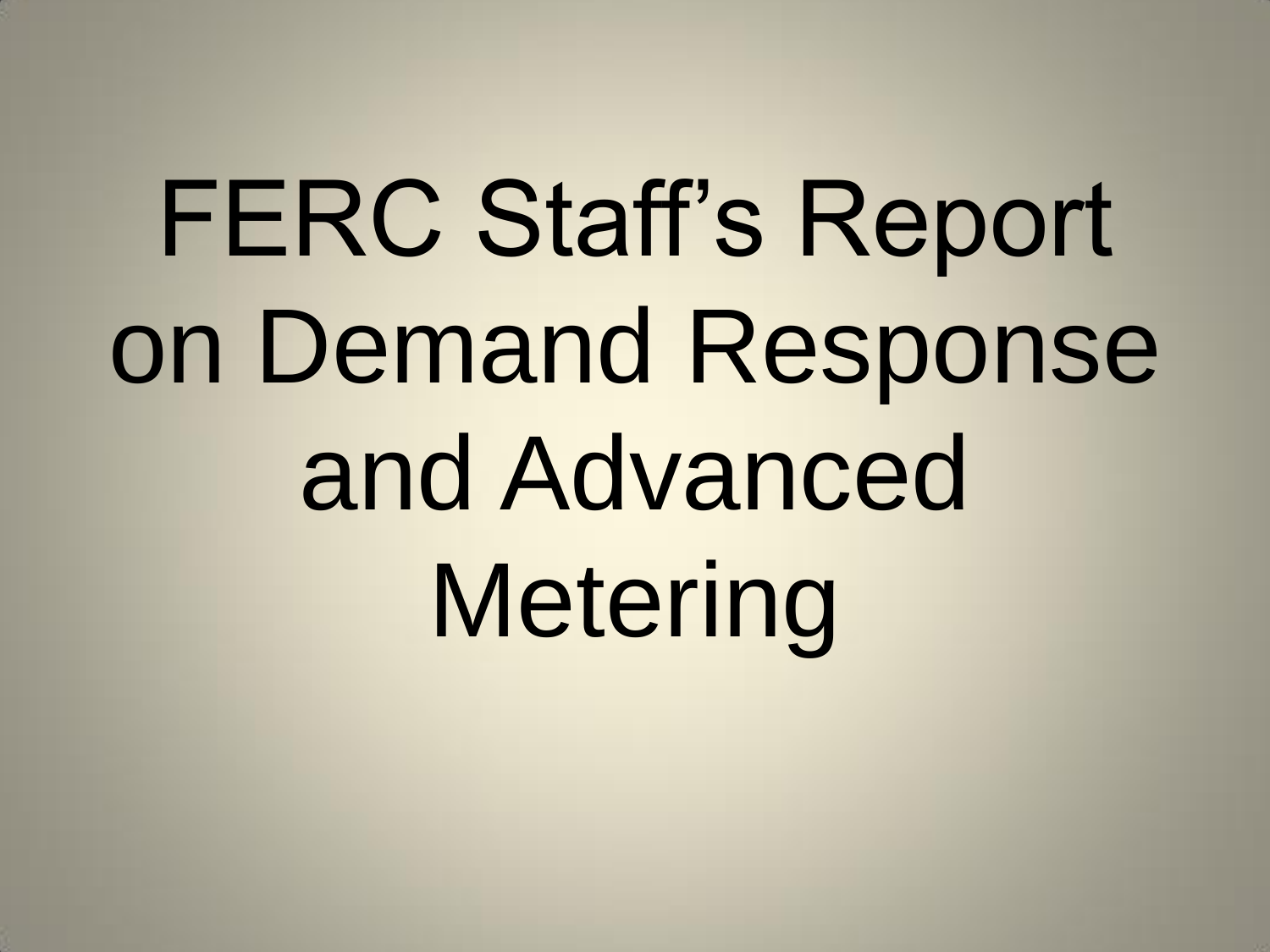# Michael Lee, *Energy Analyst*

**FERC**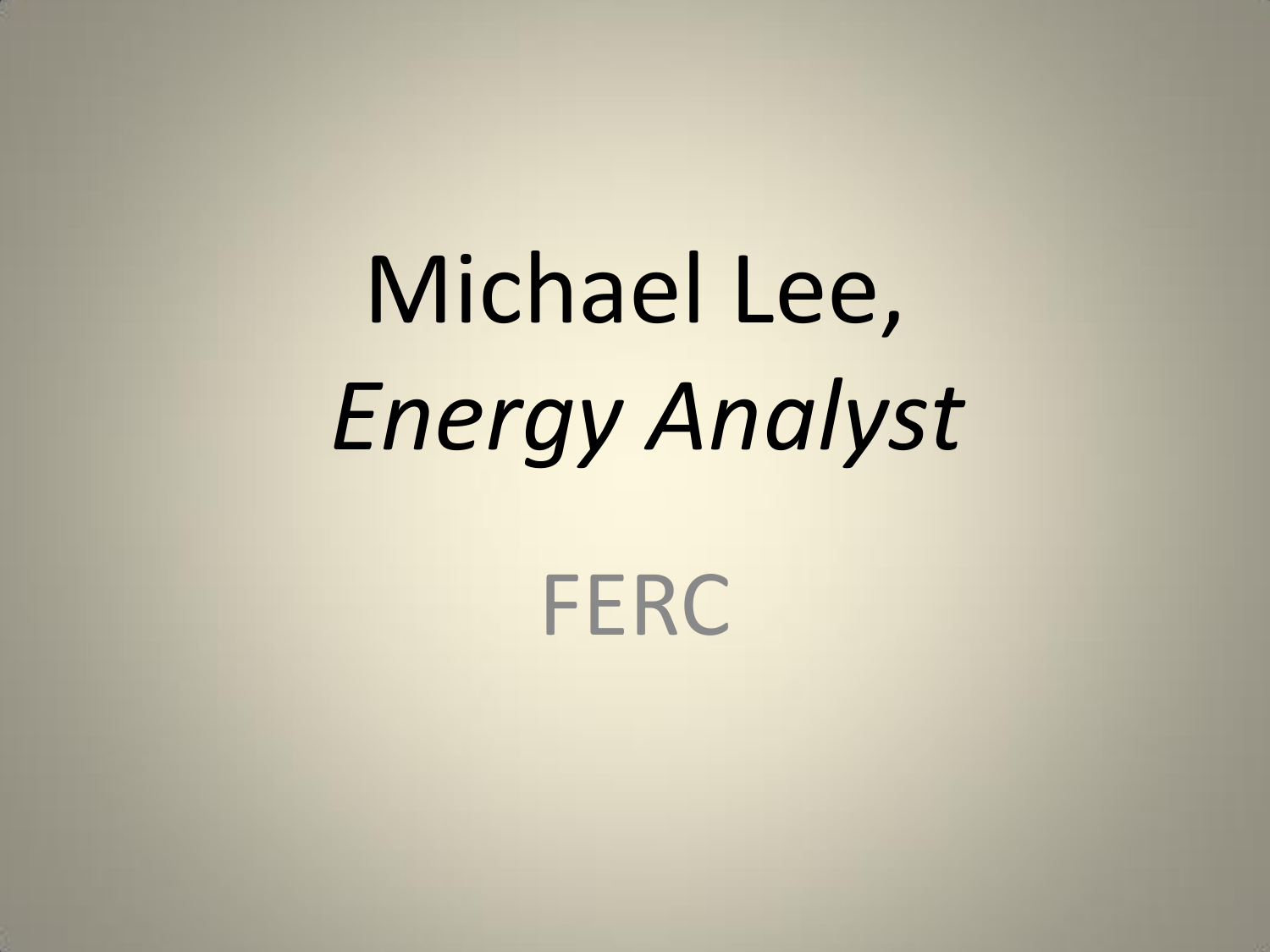

### The Federal Energy Regulatory Commission's **Assessment of Demand Response & Advanced Metering Staff Report** December 2014

### **NARUC Winter Committee Meetings:**

Electricity Staff and Electric Reliability Staff Subcommittees February 15, 2015 ,Washington, D.C.

**by Michael P. Lee Office of Energy Policy and Innovation Federal Energy Regulatory Commission**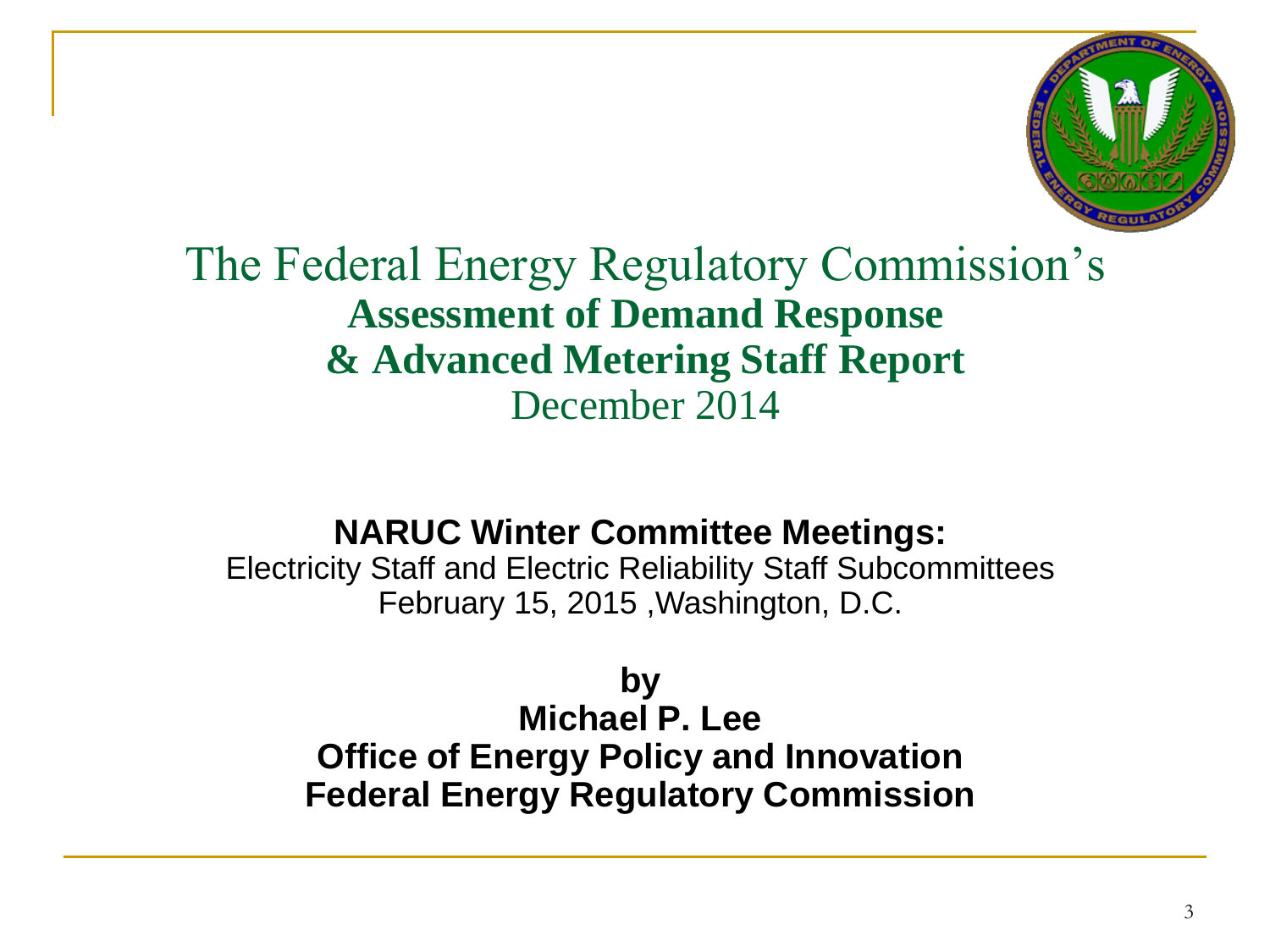

The opinions and views expressed in this staff presentation do not necessarily represent those of the Federal Energy Regulatory Commission, its Chairman, or individual Commissioners, and are not binding on the Commission.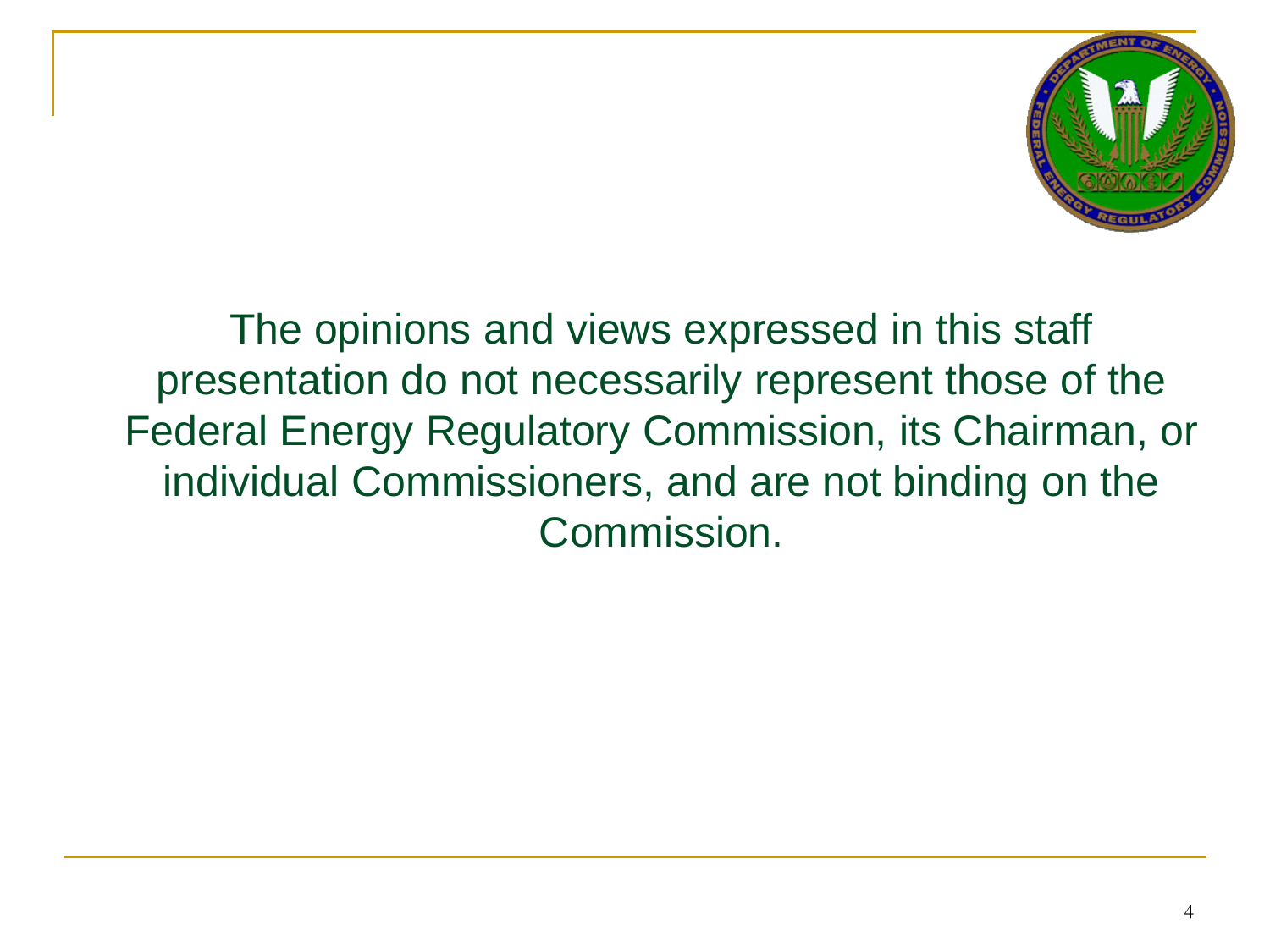

■ Today's presentation will discuss:

- □ Background on FERC's Annual Assessments
	- **Purpose**
	- **Approach**
	- **Data Sources**

□ Highlights from 2014 Assessment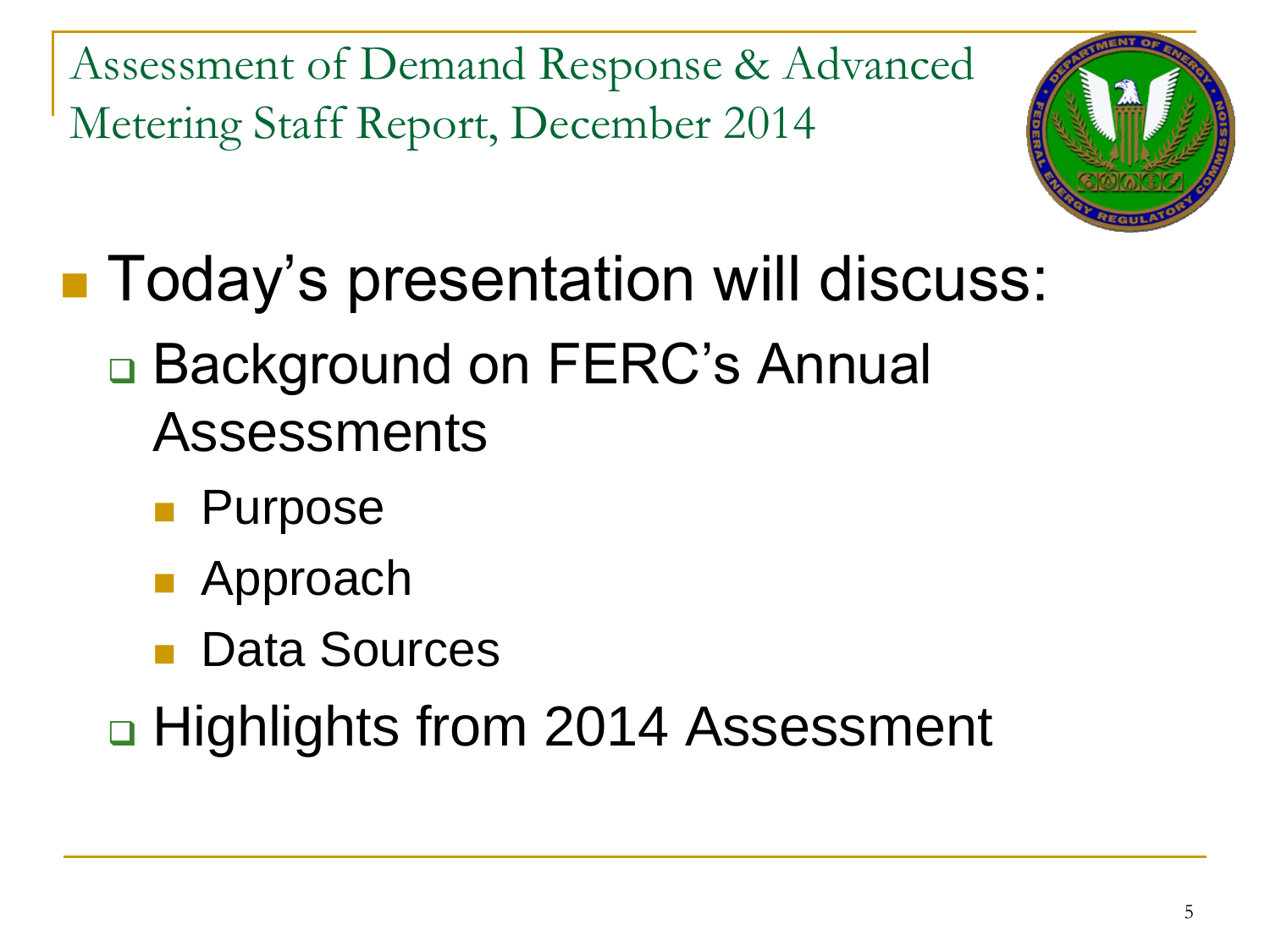

- **The Energy Policy Act of 2005 requires that FERC prepare and publish** an annual report, by appropriate region, that assesses demand response resources, including those available from all consumer classes, and which identifies and reviews –
	- □ 1) Saturation and penetration rate of advanced meters and communications technologies, devices and systems;
	- □ 2) Existing demand response programs and time-based rate programs;
	- **3)** The annual resource contribution of demand resources;
	- 4) The potential for demand response as a quantifiable, reliable resource for regional planning purposes;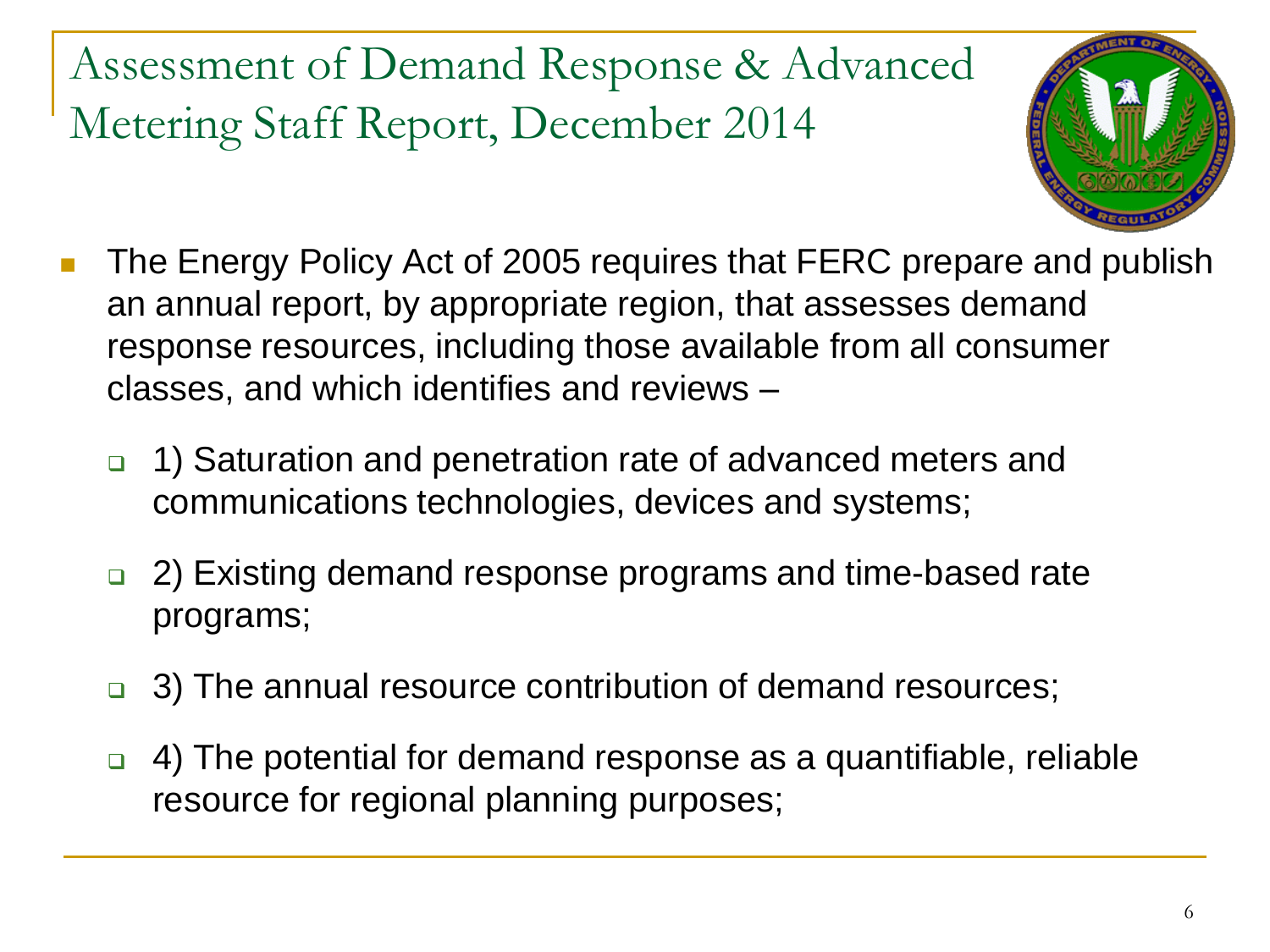

- The Energy Policy Act of 2005 requires that FERC prepare and publish an annual report, by appropriate region, that assesses demand response resources, including those available from all consumer classes, and which identifies and reviews (*cont'd*) –
	- 5) Steps taken to ensure that, in regional transmission planning and operations, demand resources are provided equitable treatment as a quantifiable, reliable resource relative to the resource obligations of any load-serving entity, transmission provider, or transmitting party; and
	- 6) Regulatory barriers to improved customer participation in demand response, peak reduction and critical period pricing programs.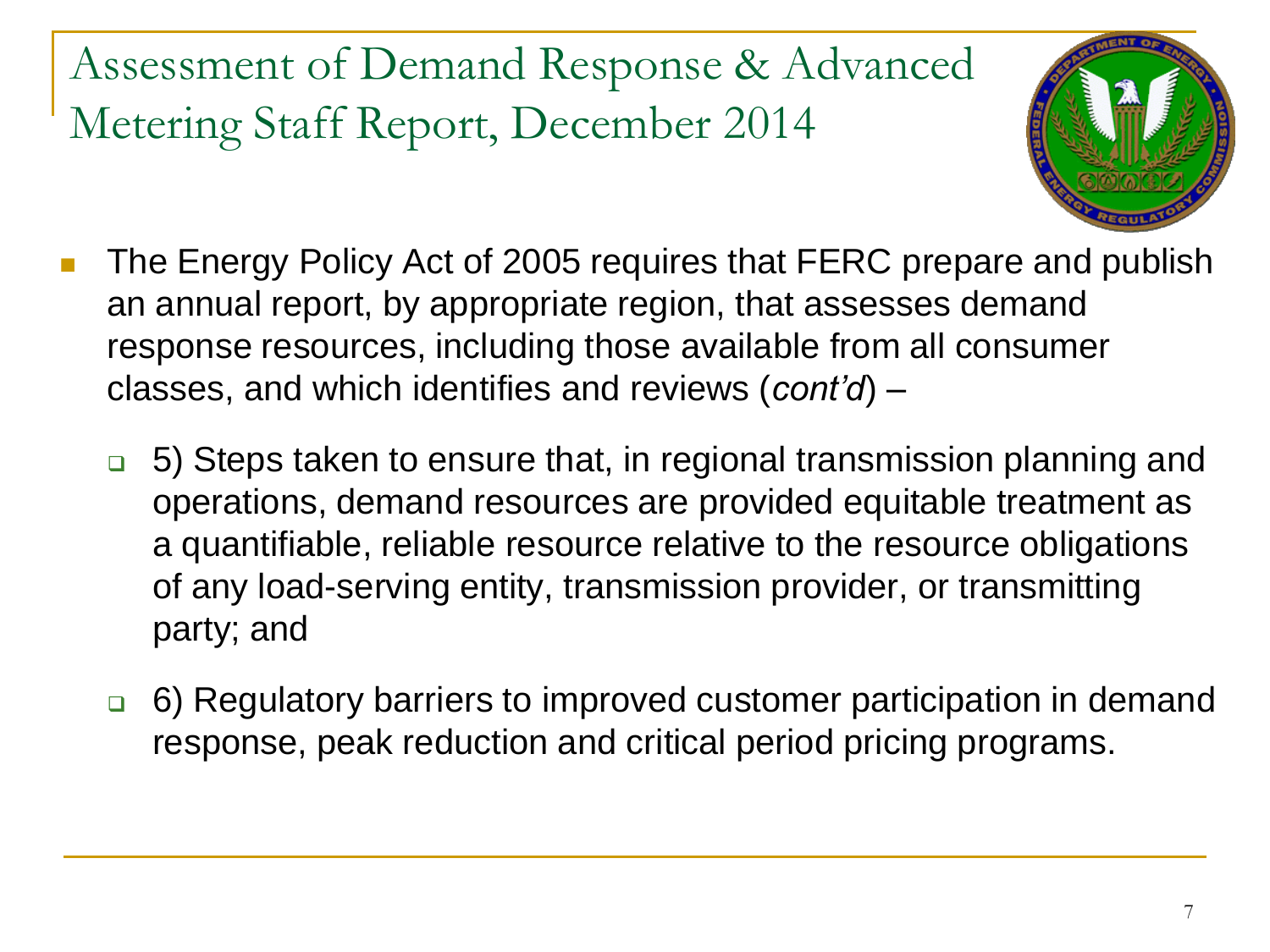

**RTO & ISO Demand Response Programs**

 Eastern RTO-ISO system operators utilized demand response during Winter 2013/14 extreme weather events to balance the electric system and prevent reserve shortages.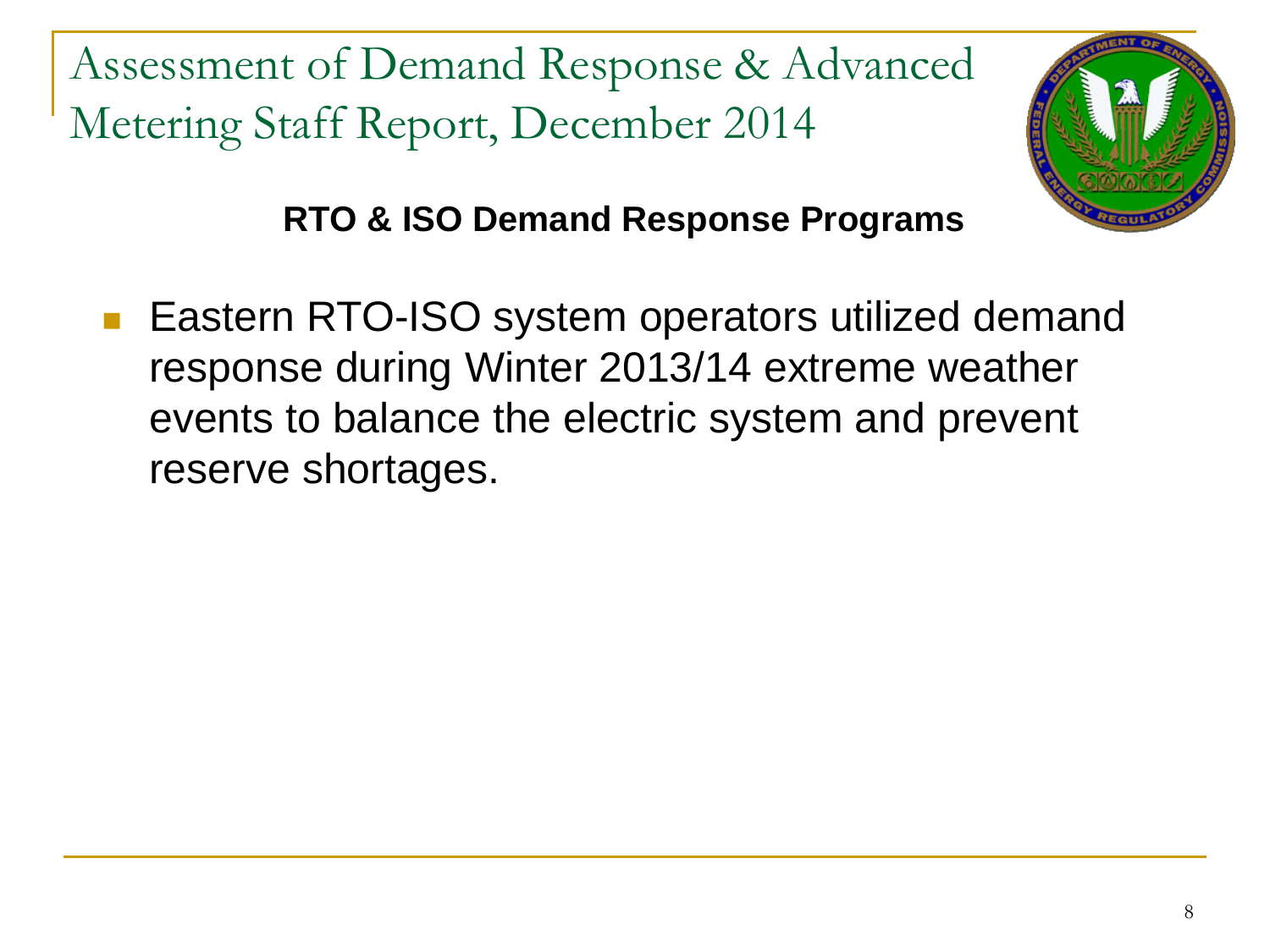

### **RTO & ISO Demand Response Programs**

- Potential peak reduction from RTO and ISO demand response programs increased by 9.3 percent or 2,452 MW between 2012 and 2013, to reach a total potential peak reduction of 28,798 MW in 2013.
- The potential peak reduction from customers participating in RTO and ISO programs also increased as a percentage of total peak demand, increasing from 5.6 percent of peak demand in 2012 to 6.1 percent in 2013.

*Potential peak reduction (or potential peak demand savings) refers to "the total demand savings that could occur at the time of the system peak hour assuming all demand response is called." U.S. EIA, Form EIA-861 Instructions, Schedule 6, Part B.*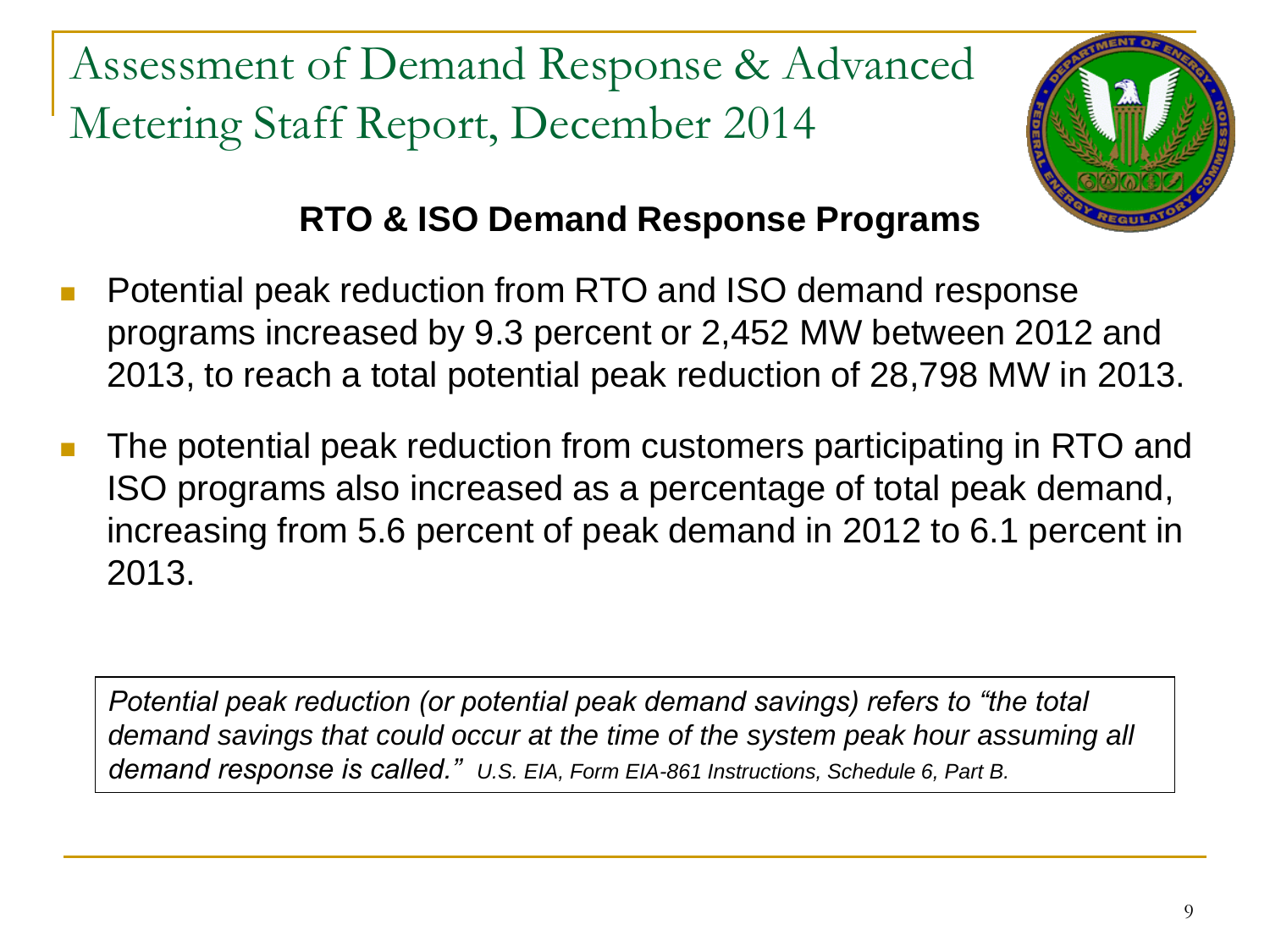

Potential Peak Reduction from U.S. ISO/RTO Demand Response Programs

|                                                 | 2012                                              |                                        | 2013                                       |                                           |
|-------------------------------------------------|---------------------------------------------------|----------------------------------------|--------------------------------------------|-------------------------------------------|
| RTO/ISO                                         | <b>Potential Peak</b><br><b>Reduction</b><br>(MW) | Percent of Peak<br>Demand <sup>8</sup> | <b>Potential Peak</b><br>Reduction<br>(MW) | Percent of<br>Peak<br>Demand <sup>8</sup> |
| California ISO (CAISO)                          | 2,430 <sup>1</sup>                                | $5.2\%$                                | $2,180^{9}$                                | 4.8%                                      |
| Electric Reliability Council of Texas (ERCOT)   | 1,800 <sup>2</sup>                                | 2.7%                                   | 1,950 10                                   | 2.9%                                      |
| ISO New England, Inc. (ISO-NE)                  | 2,769 <sup>3</sup>                                | $10.7\%$                               | $2,100$ <sup>11</sup>                      | $7.7\%$                                   |
| Midcontinent Independent System Operator (MISO) | 7,1974                                            | $7.3\%$                                | 9,797 12                                   | 10.2%                                     |
| New York Independent System Operator (NYISO)    | 1,925 <sup>5</sup>                                | 5.9%                                   | $1,307$ <sup>13</sup>                      | $3.8\%$                                   |
| PJM Interconnection, LLC (PJM)                  | 8,7816                                            | 5.7%                                   | 9,901 14                                   | 6.3%                                      |
| Southwest Power Pool, Inc. (SPP)                | 1,444 7                                           | $3.1\%$                                | 1,563 15                                   | 3.5%                                      |
| <b>Total ISO/RTO</b>                            | 26,346                                            | 5.6%                                   | 28,798                                     | 6.1%                                      |

*Source: FERC, Assessment of Demand Response & Advanced Metering Staff Report, (December 2014), Table 3-3 (citing referenced data)*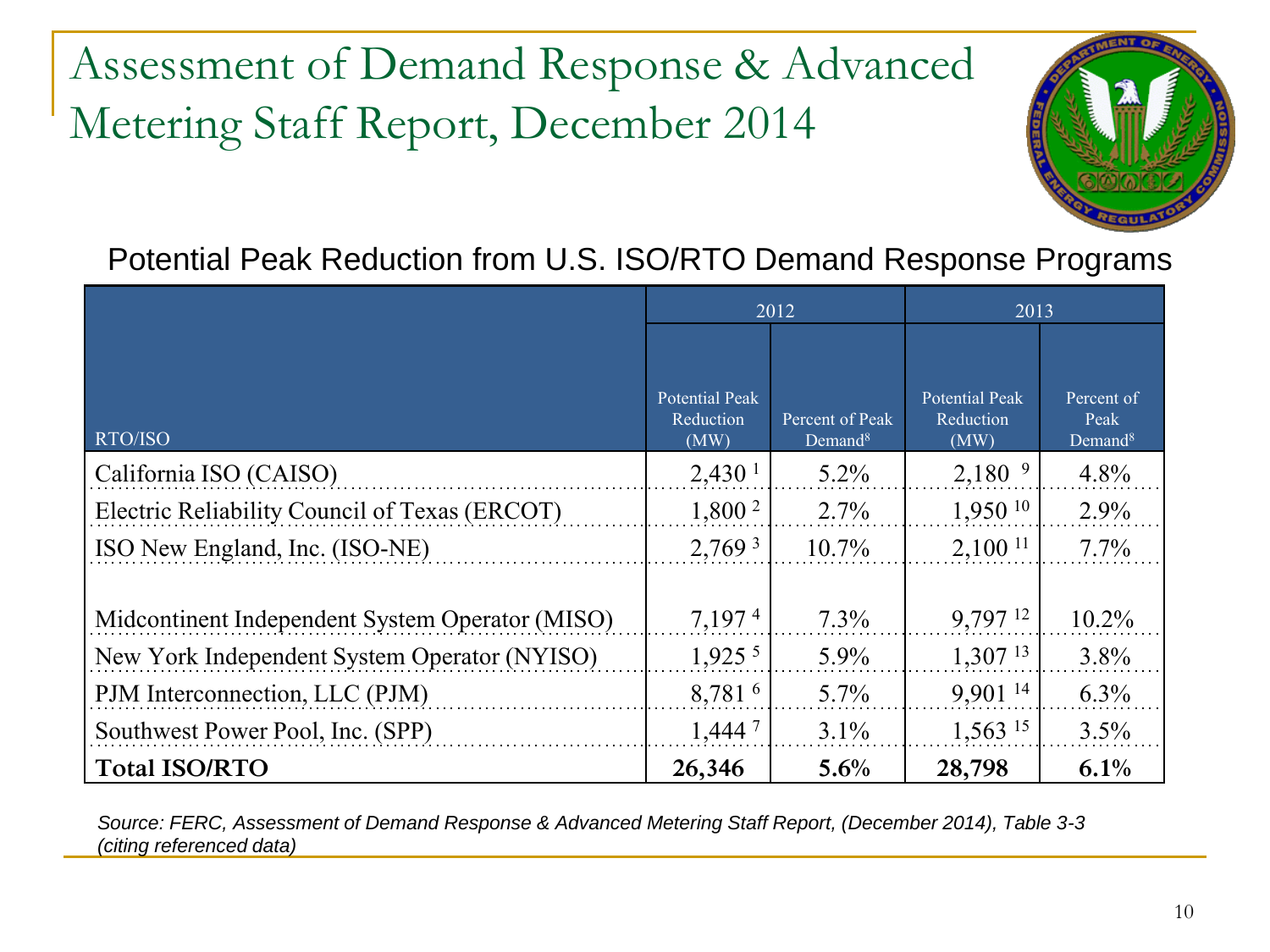

### **Retail Demand Response Programs by NERC Region**

- According to data collected by EIA, total U.S. potential peak reduction from retail demand response programs increased by 1,907 MW between 2011 and 2012 (7.2 percent).
- Demand response programs within the Western Electricity Coordinating Council (WECC) accounted for 1,253 MW of potential peak reduction or nearly two-thirds (65.7 percent) of the total increase in the U.S. between 2011 and 2012.

*Potential peak reduction (or potential peak demand savings) refers to "the total demand savings that could occur at the time of the system peak hour assuming all demand response is called." U.S. EIA, Form EIA-861 Instructions, Schedule 6, Part B.*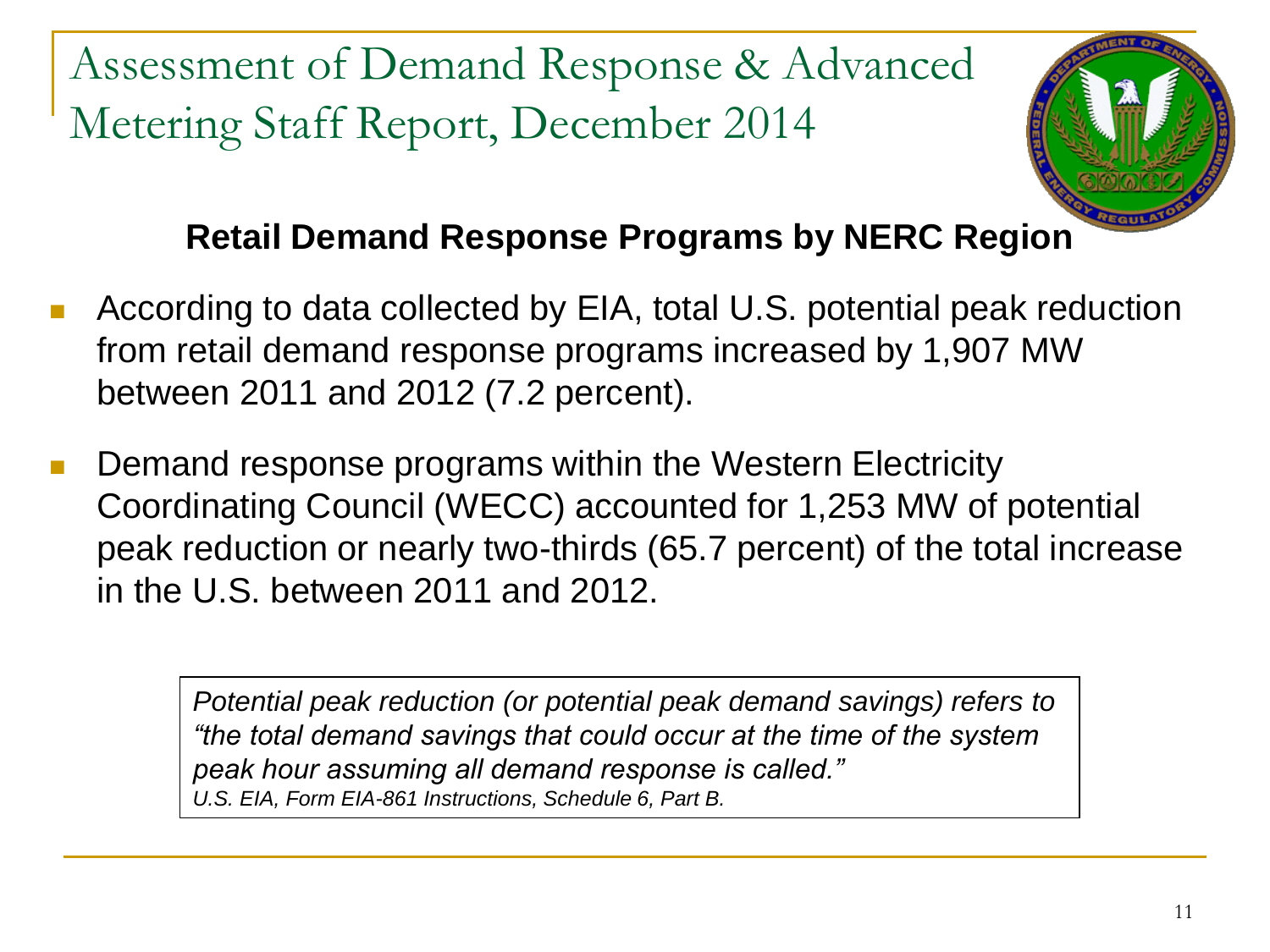

Potential Peak Reduction from Retail DR Programs by NERC Region

|                    | <b>Annual Potential Peak Reduction</b><br>(MW) |          | Year-on-Year Change |               |  |
|--------------------|------------------------------------------------|----------|---------------------|---------------|--|
| <b>NERC</b> Region | 2011                                           | 2012     | <b>MW</b>           | $\frac{0}{0}$ |  |
| AK                 | 28                                             | 27       | $-1$                | $-3.6\%$      |  |
| <b>FRCC</b>        | 3,360                                          | 3,306    | $-54$               | $-1.6\%$      |  |
| HI                 | 43                                             | 42       | $-1$                | $-2.1\%$      |  |
| <b>MRO</b>         | 5,450                                          | 5,567    | 117                 | $2.1\%$       |  |
| <b>NPCC</b>        | 613                                            | 606      | $-7$                | $-1.2\%$      |  |
| <b>RFC</b>         | 5,529                                          | 5,836    | 307                 | $5.6\%$       |  |
| <b>SERC</b>        | 5,937                                          | 6,046    | 109                 | 1.8%          |  |
| <b>SPP</b>         | 1,215                                          | 1,323    | 108                 | 8.9%          |  |
| <b>TRE</b>         | 340                                            | 480      | 140                 | 41.3%         |  |
| <b>WECC</b>        | 4,016                                          | 5,269    | 1,253               | 31.2%         |  |
| Unspecified        | 63                                             | $\theta$ | $-63$               | $-100.0\%$    |  |
| Total              | 26,596                                         | 28,503   | 1,907               | $7.2\%$       |  |

*Source: U.S. EIA, EIA-861 file3\_2011, dsm\_2012 and utility\_data\_2012 data files.* 

Note: Although some entities may operate in more than one NERC Region, EIA data have only one NERC region designation per entity. Commission staff has not independently verified the accuracy of EIA data.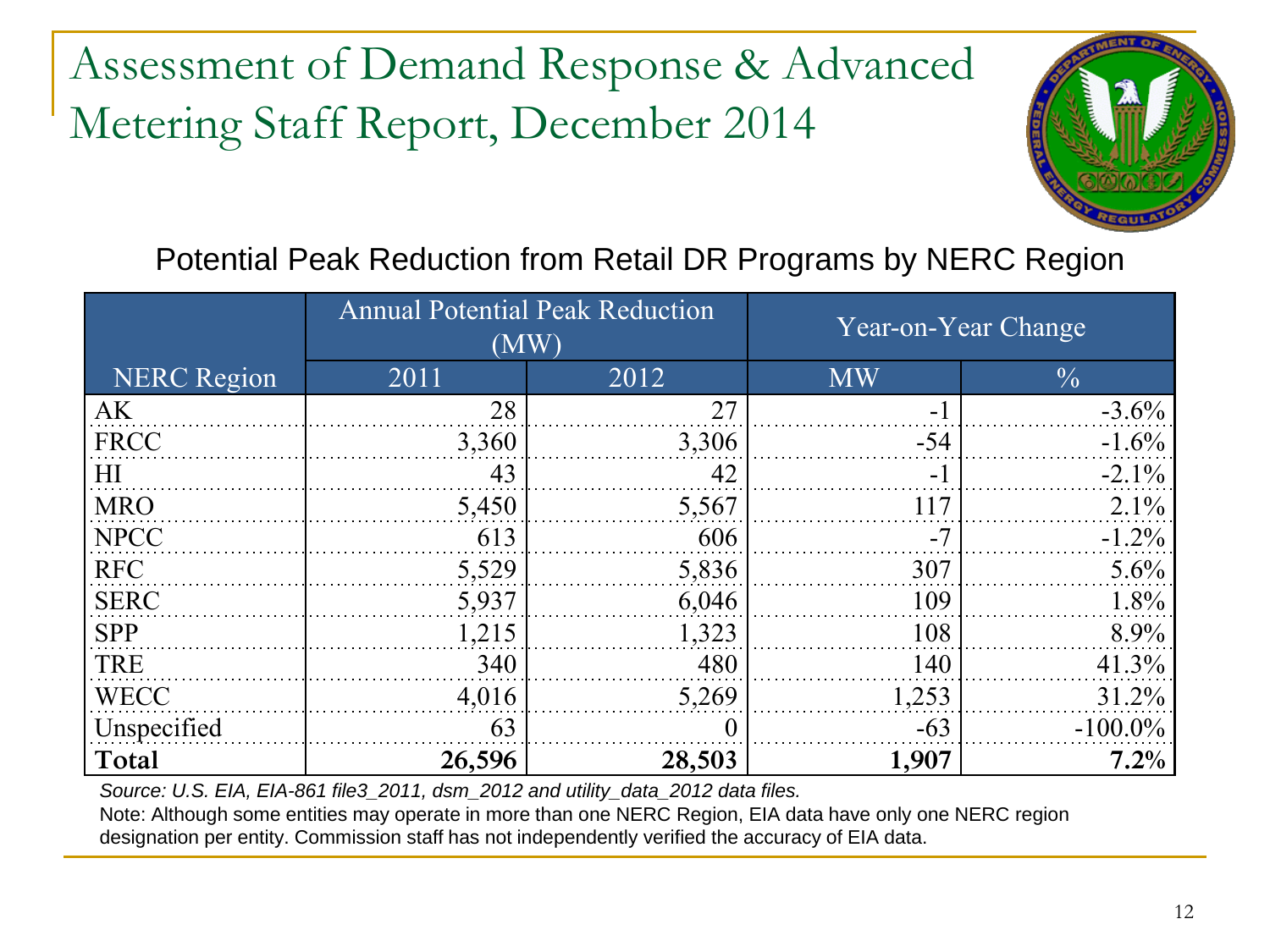- **Advanced Metering** The penetration of advanced meters continues to climb as utilities' continue their respective electric grid modernization efforts.
- According to the EIA, an additional 5.9 million advanced meters were installed and operational between 2011 and 2012, resulting in advanced meters representing almost 30 percent of all meters in the United States.
- DOE's Smart Grid Investment Grant (SGIG) program: as of March 31, 2014, approximately 15.3 out of the 15.5 million advanced meters were installed and made operational.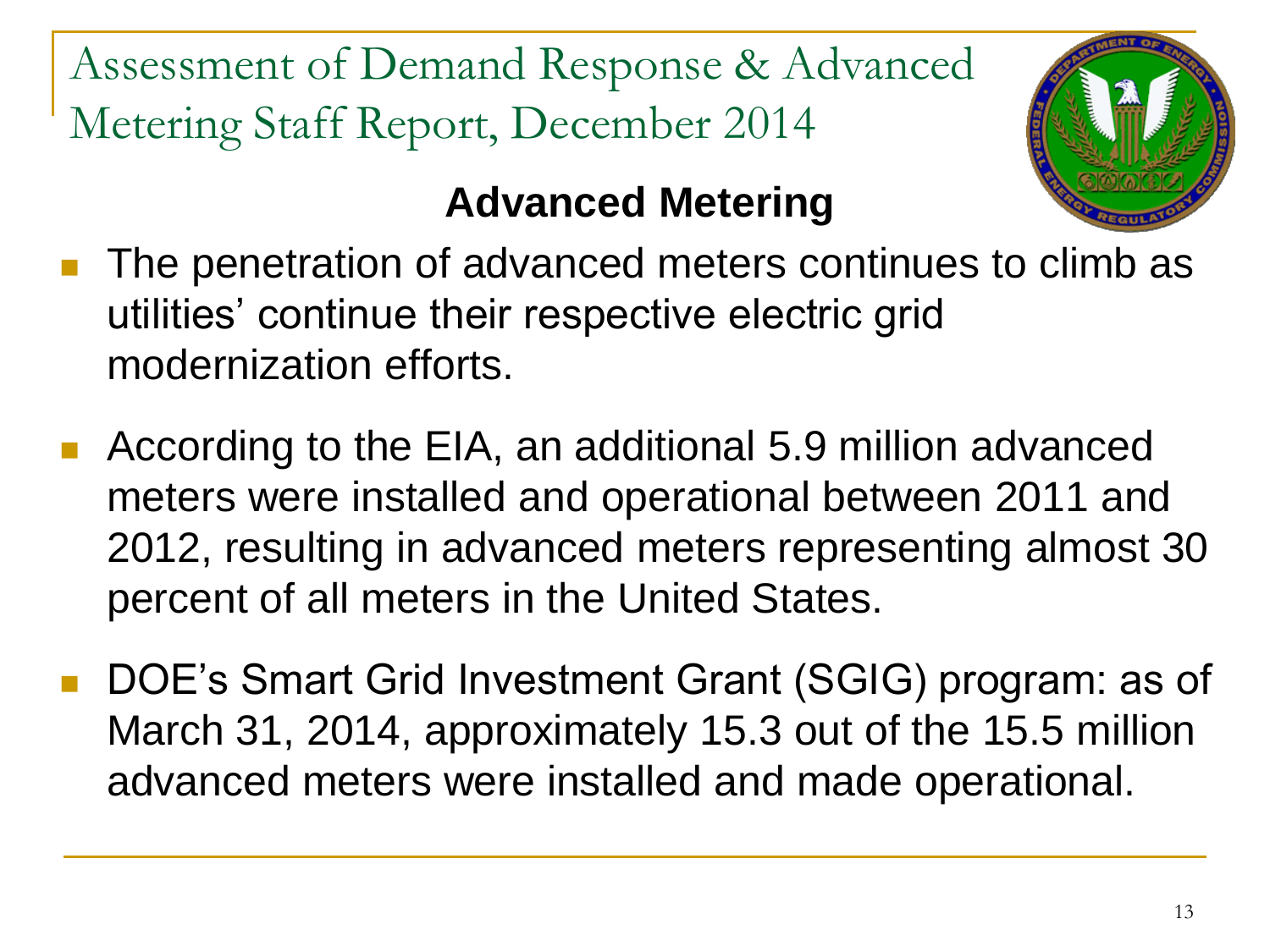### **Advanced Metering**

- Advanced metering infrastructure facilitates several beneficial applications which can lead to improvements in operational efficiency, reliability and asset utilization. The applications include:
	- $\Box$  Outage detection and notification
	- □ Voltage monitoring
	- □ Enabling integration of distributed energy systems through net metering
	- $\Box$  Enabling the application of time-based rates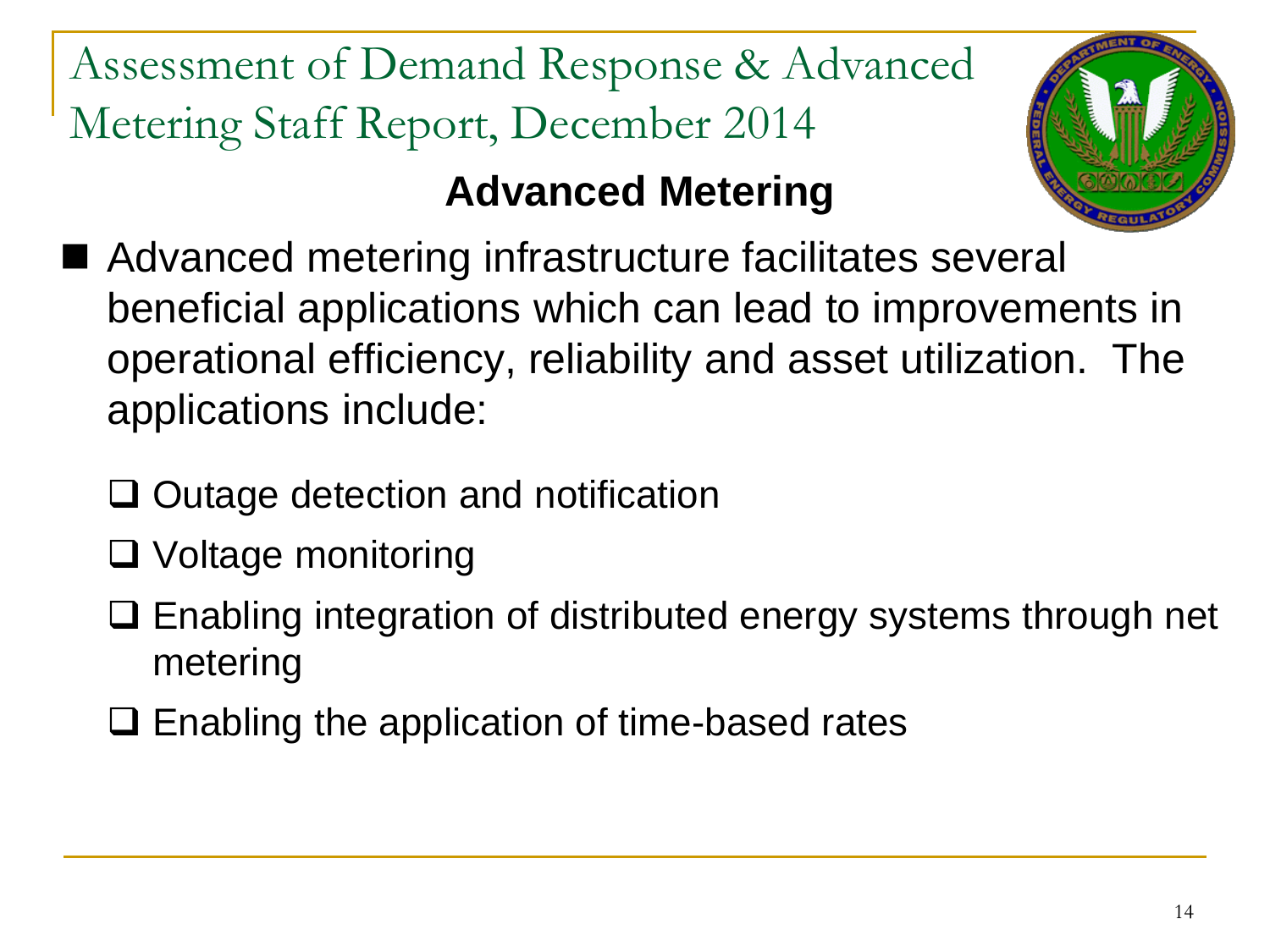Assessment of Demand Response & Advanced Metering Staff Report, December 2014 **Advanced Metering** (*cont'd*)



- Some of the benefits achieved through advanced metering, customer systems, and time-based rates include:
	- **□ Reduced electricity generation and environmental impacts**
	- $\Box$  Expanded options for customers to manage electricity consumption and costs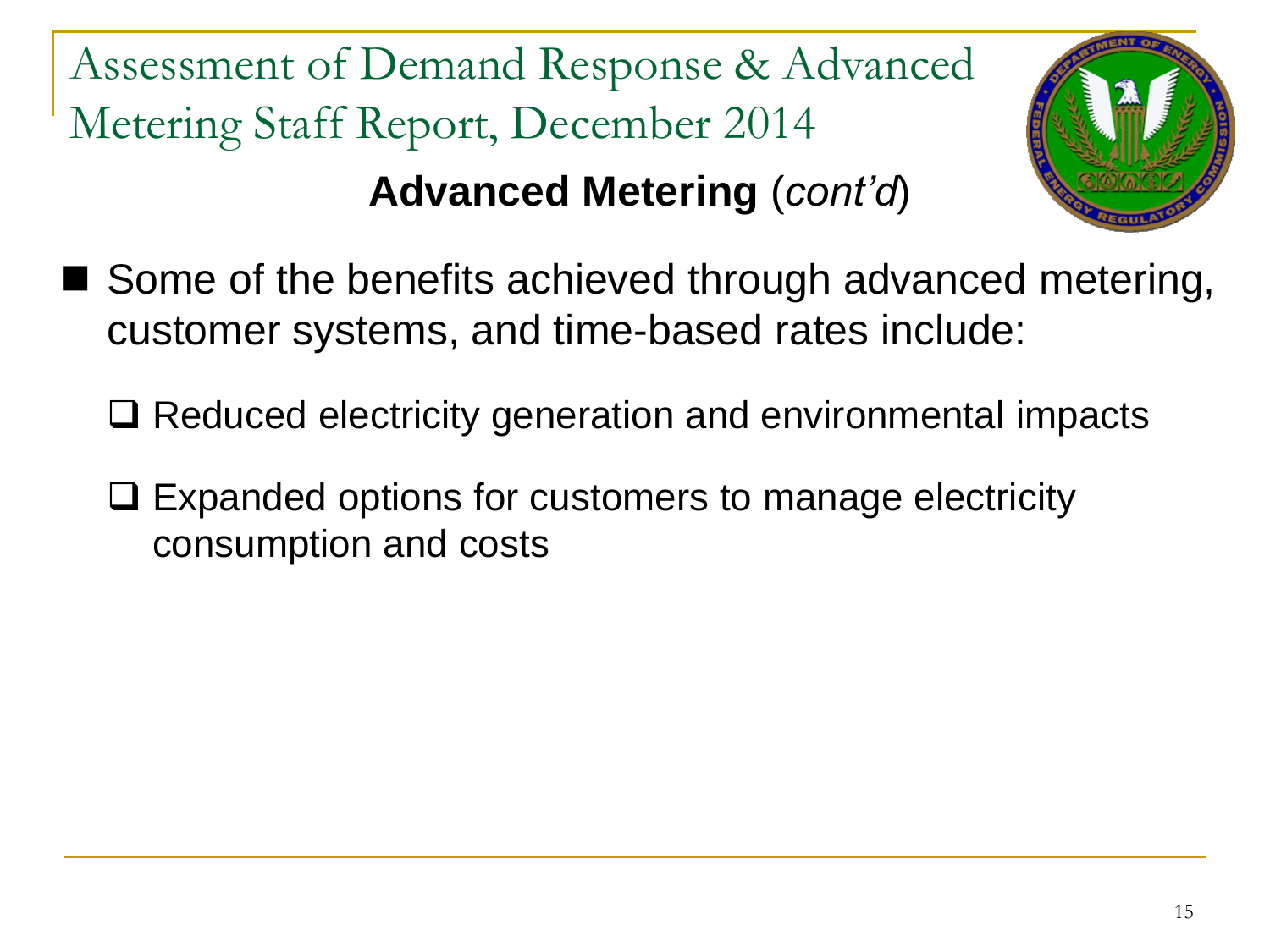

### **Regulatory Barriers**

- The 2014 Demand Response & Advanced Metering report describe the barriers to customer participation to demand response, and details actions and progress:
	- Lack of Uniform Standards for Communicating Demand Response Pricing, Signals and Usage Information
	- □ Lack of Support for Enabling Technologies
	- □ Opportunities for Customer Education and Engagement
	- □ Implementing Time-based Pricing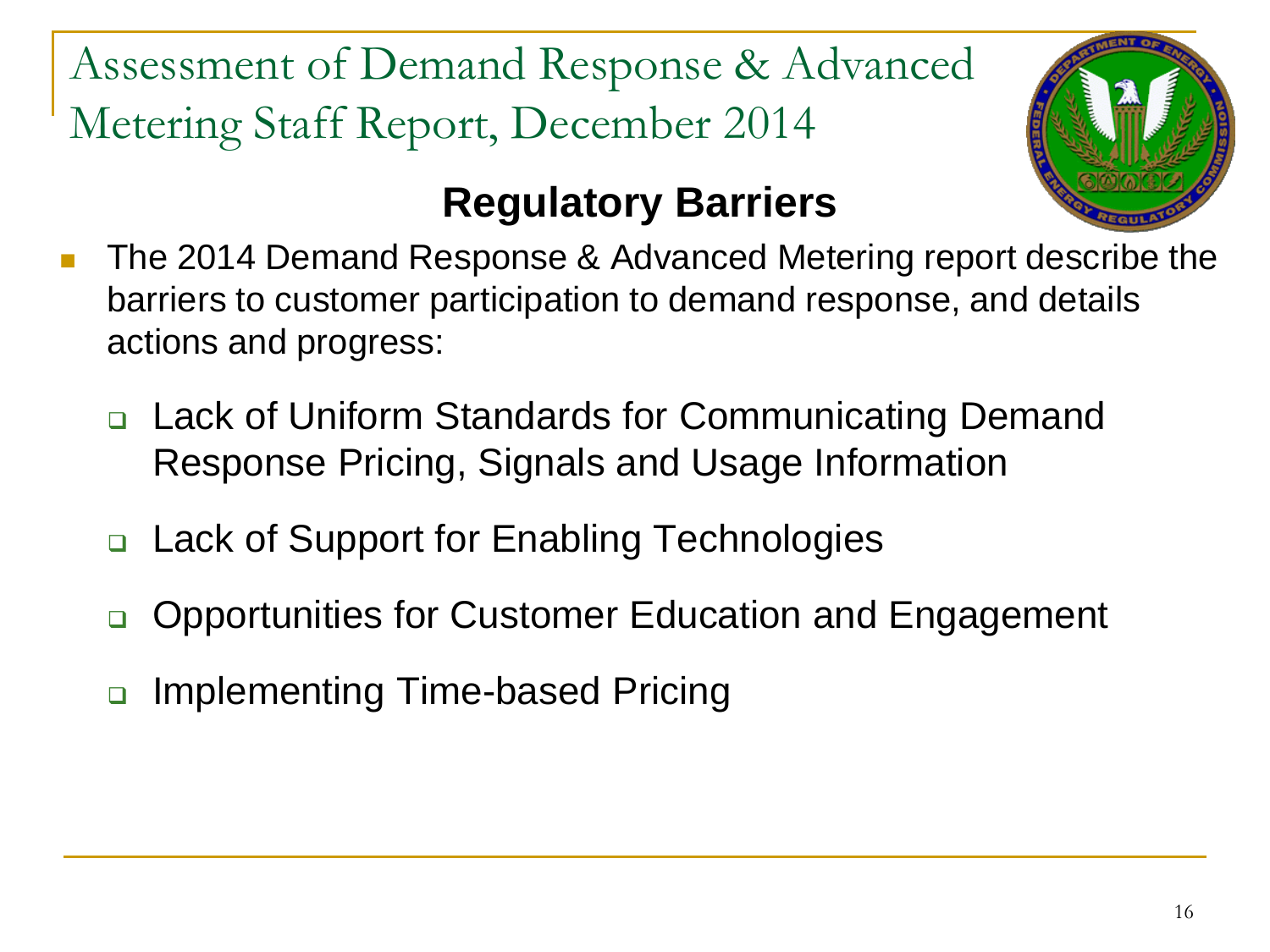Demand Response Information Sources at FERC



- **Demand Response & Advanced Metering** Webpage: Reports and datasets
	- [http://www.ferc.gov/industries/electric/indus-act/demand](http://www.ferc.gov/industries/electric/indus-act/demand-response/dem-res-adv-metering.asp)[response/dem-res-adv-metering.asp](http://www.ferc.gov/industries/electric/indus-act/demand-response/dem-res-adv-metering.asp)
- **National Assessment & Action Plan on Demand** Response (National Assessment, National Action Plan, Implementation Proposal)
	- [http://www.ferc.gov/industries/electric/indus-act/demand](http://www.ferc.gov/industries/electric/indus-act/demand-response/dr-potential.asp)[response/dr-potential.asp](http://www.ferc.gov/industries/electric/indus-act/demand-response/dr-potential.asp)